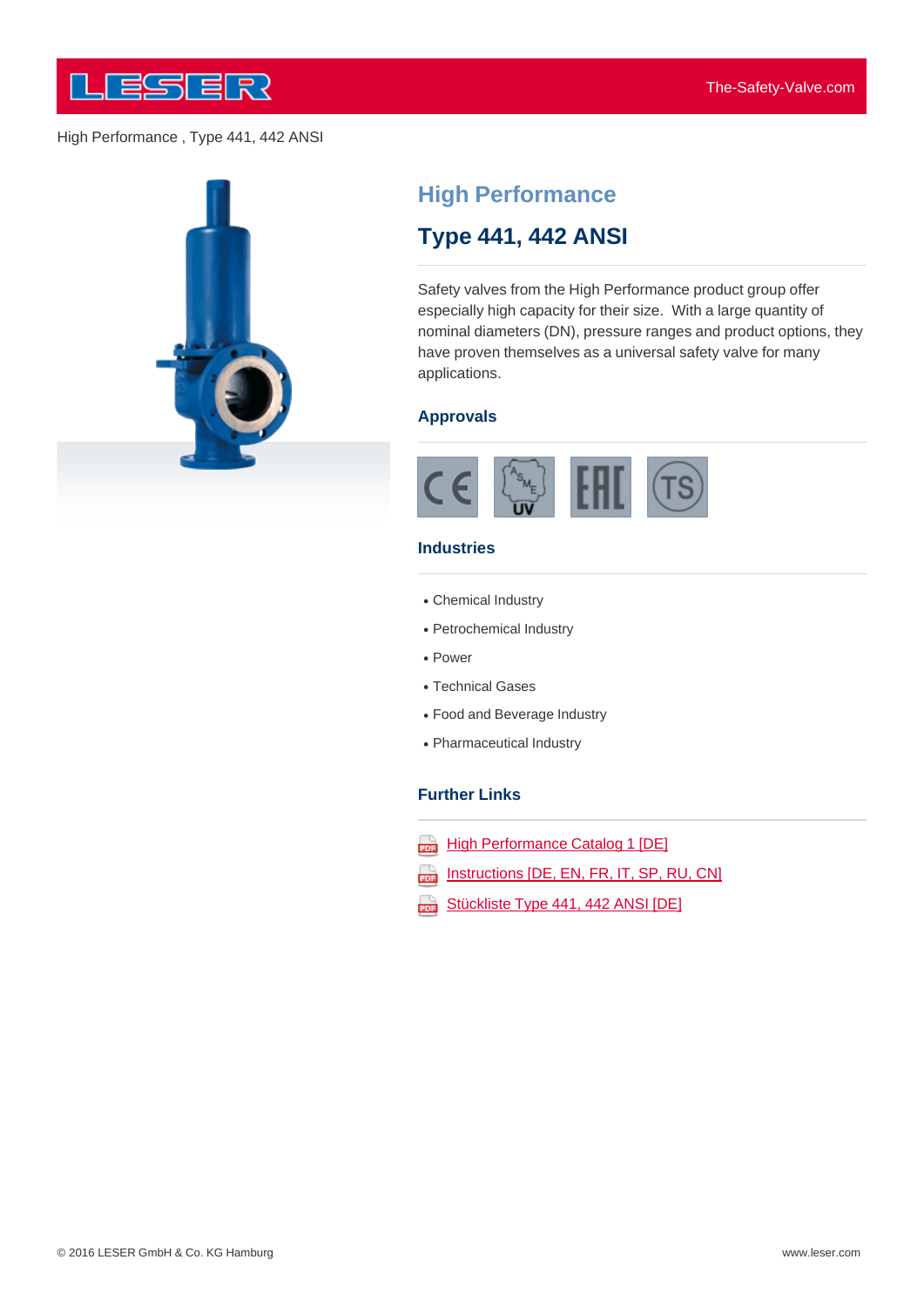

## **Datasheet**

| <b>Product info</b>           | <b>Metric unit</b>                                                                         | <b>US unit</b>                                                                             |
|-------------------------------|--------------------------------------------------------------------------------------------|--------------------------------------------------------------------------------------------|
| Key feature                   | <b>ANSI Flange</b>                                                                         | <b>ANSI Flange</b>                                                                         |
| Nominal<br>diameter inlet     | DN 25 - DN 100                                                                             | $1" - 4"$                                                                                  |
| Nominal<br>diameter outlet    |                                                                                            |                                                                                            |
| Pressure                      |                                                                                            |                                                                                            |
| Actual orifice<br>diameter d0 | 23 - 92 mm                                                                                 | 0,91 - 3,62 in                                                                             |
| Actual orifice<br>area A0     | $416 - 6648$ mm <sup>2</sup>                                                               | 0,644 - 10,304 in <sup>2</sup>                                                             |
| Pressure                      | $0,1 - 51$ bar                                                                             | 1,5 - 740 psig                                                                             |
| Flange rating<br>inlet        | CL150 - CL300                                                                              | CL150 - CL300                                                                              |
| Temperature<br>acc. to DIN EN | -270 to 450 $^{\circ}$ C                                                                   | -454 to 842 °F                                                                             |
| Temperature<br>acc. to ASME   | -268 to 538 °C                                                                             | -450 to 1000 °F                                                                            |
| Body material                 | 1.0619, 1.4408                                                                             | SA 216 WCB, SA 351 CF8M                                                                    |
| <b>KUB-Materials</b>          |                                                                                            |                                                                                            |
| Valve<br>connection           | Flange acc. to<br><b>DIN EN 1092-1</b><br><b>ASME B 16.5</b><br><b>JIS 2220</b>            | Flange acc. to<br><b>DIN EN 1092-1</b><br><b>ASME B 16.5</b><br><b>JIS 2220</b>            |
| <b>Bellows</b>                | Stainless steel and elastomer                                                              | Stainless steel and elastomer                                                              |
| Type of loading               | Spring loaded                                                                              | Spring loaded                                                                              |
| Approvals                     | PED/DIN EN ISO 4126-1, PED/AD 2000-Merkblatt A2,<br>ASME Sec. VIII Div. 1, CRN, AQSIQ, EAC | PED/DIN EN ISO 4126-1, PED/AD 2000-Merkblatt A2,<br>ASME Sec. VIII Div. 1, CRN, AQSIQ, EAC |
| Specials                      |                                                                                            |                                                                                            |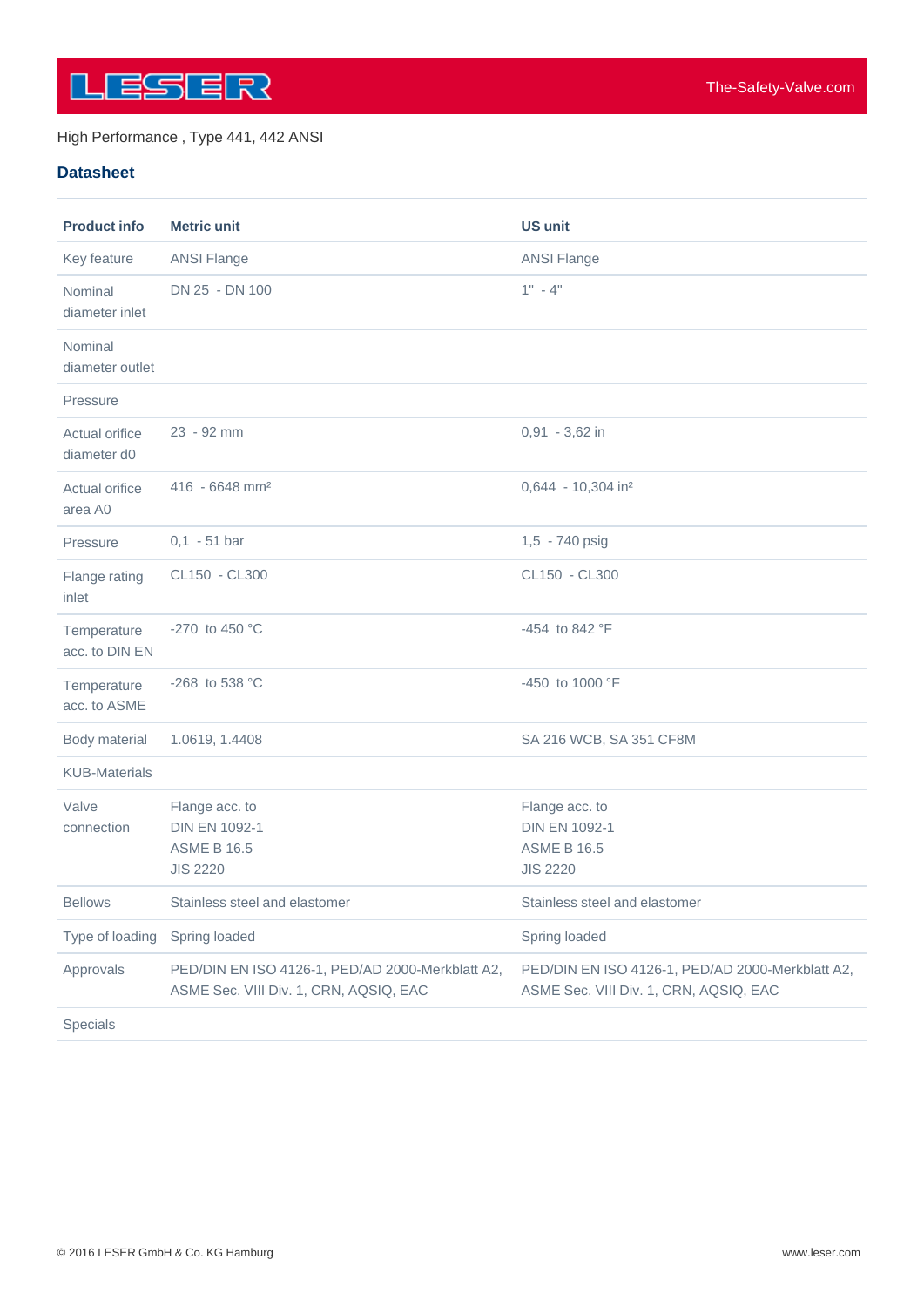## **Options**

| <b>Feature</b>  |                                                              | <b>Option Code</b> |
|-----------------|--------------------------------------------------------------|--------------------|
| <b>Disc</b>     | Metal sealing, with detachable lifting aid                   | J26                |
|                 | Disc, metal sealing, bull-race                               | J24                |
|                 | Disc, metal sealing, 1.4404                                  | L44                |
|                 | Disc, metal sealing, 1.4404 stellited                        | J25                |
|                 | Disc with soft sealing O-ring CR "K"                         | J21                |
|                 | Disc with soft sealing O-ring EPDM "D"                       | J22                |
|                 | Disc with soft sealing O-ring FKM "L"                        | J23                |
|                 | Disc with soft sealing O-ring FFKM "C"                       | J20                |
|                 | Disc with soft sealing plate SP "T"                          | <b>J49</b>         |
|                 | Disc with soft sealing plate PCTFE "G"                       | J48                |
|                 | Disc with soft sealing platePTFE "A"                         | J44                |
| Seat/nozzle     | Stellited seat / sealing surface L61                         |                    |
| <b>Bellows</b>  | Balanced bellows with closed bonnet                          | J78                |
|                 | Balanced bellows with open bonnet                            | J68                |
|                 | Balanced bellows for low set pressures with<br>closed bonnet | J78J63             |
|                 | Balanced bellows for low set pressures with                  | J68J63             |
|                 | open bonnet                                                  |                    |
|                 | Balanced bellows with special material                       | J81S15             |
|                 | Hastelloy                                                    |                    |
|                 | Balanced bellows with special material                       | J83S15             |
|                 | <b>INCONEL</b>                                               |                    |
|                 | Elastomer bellows EPDM                                       | <b>J79</b>         |
|                 | Elastomer bellows NBR                                        | J87                |
| Caps and levers | Screwed cap H2                                               |                    |
|                 | Screwed plain lever H3                                       |                    |
|                 | Screwed packed lever H4                                      |                    |
| Spring          | Warmfest                                                     | X01                |
|                 | Korrosionsfest 1.4310                                        | X04                |
|                 | <b>INCONEL X-750</b>                                         | X08 (on request)   |
| Test gag        | For cap H2 (H1)                                              | <b>J70</b>         |
|                 | For lever H4 (H6)                                            | <b>J69</b>         |
| <b>Bonnet</b>   | Closed                                                       |                    |
|                 | Open                                                         |                    |
| Heating jacket  |                                                              |                    |
| Lift indicator  | Lift indicator for lifting device H4 (H6)                    | J39J93             |
| Lift stopper    | Ring                                                         | J51                |
|                 | Actuate screw H2                                             | J52                |
|                 | Actuate screw H4                                             | J50                |
| Drain hole      | G1/4"                                                        | J18                |
|                 | G1/2"                                                        | J19                |